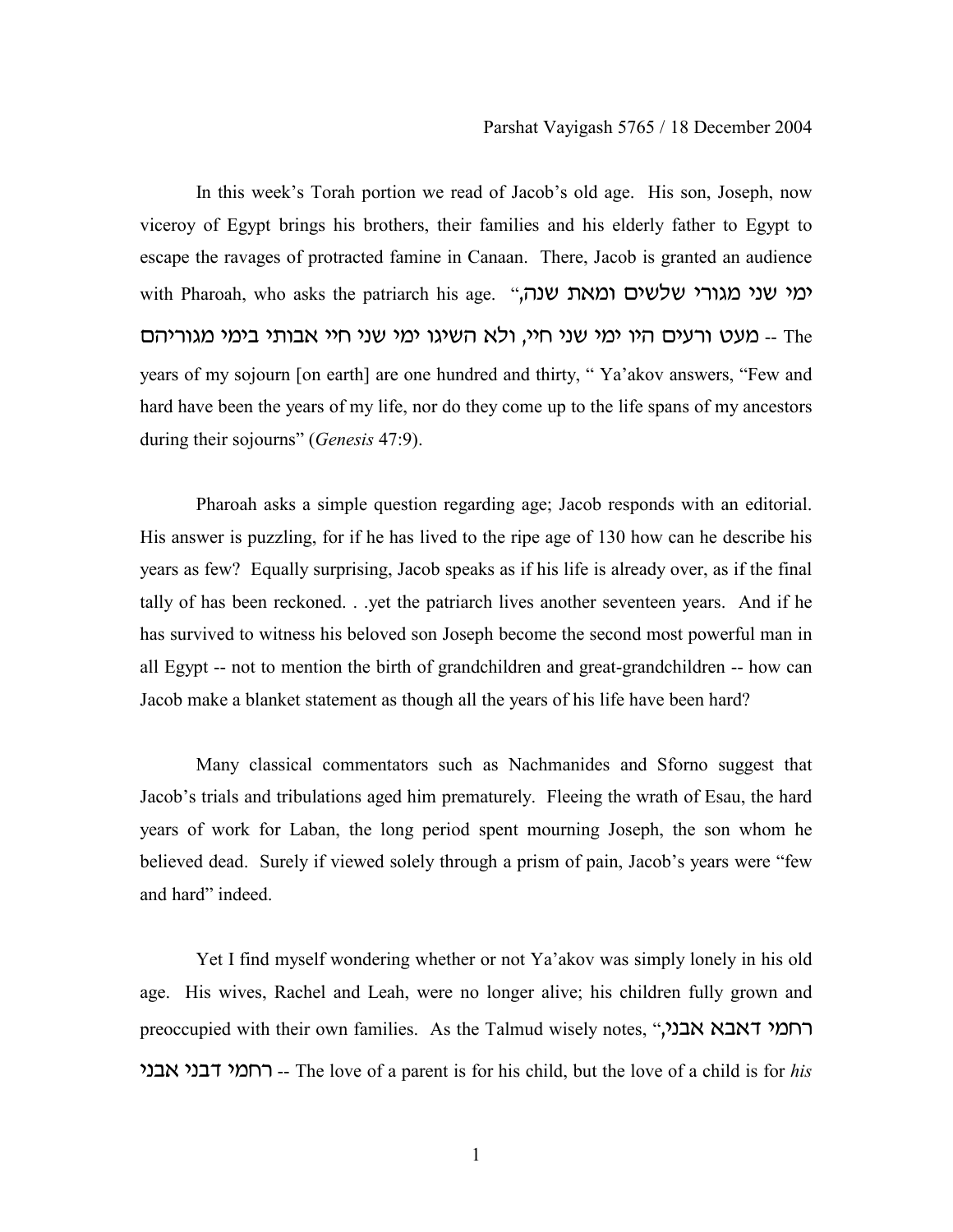child" (*B. Sotah* 49a). Jacob's children lived close by and accorded their aged father full respect. But how much time could they take off from their hectic schedules to visit the "old man"? There was famine in the land and times were tough, they had families of their own to feed, and children to raise. Certainly Ya'akov's offspring did not intend to ignore their father, but immersed in the demands of their own day-to-day lives, it was difficult to find "quality time" to spend with him. How quiet Jacob's house seemed without the commotion of twelve boys and a daughter running around! Perhaps our ancestor responded to Pharoah as he did because he felt cheated somehow . . . He had come through so much only to grow old alone. Was *this* the reward for a lifetime of hard work and suffering?

Today's life expectancy is longer than ever. On the surface this would seem to be good news, but it is not always clear that longevity is a blessing. The issue goes beyond the fact that those who live longer are more vulnerable to chronic ill-health. There are also many men and women of mature age who lead lives of great loneliness; sound of mind and body, yet bereft of family and friends. Having worked a lifetime to attain the freedom of retirement, time now weighs heavily on their hands -- not as a gift, but as a burden. For them, Jacob's response to Pharoah is more than a biblical phrase; it is a living reality.

"Grow old along with me! The best is yet to be. Youth shows but half. . ." so wrote the 19th century English poet, Robert Browning. Each month as we announce the new moon in *Birkat Hahodesh* we ask God for **רוכים ארוכים --** long life, the blessing of many rich years of work, the privilege of watching our children and grandchildren grow up. What could be better than attaining a ripe age in relatively good health?

Yet even as we hope for the gift of a lengthy life, we are ambivalent and suspicious of the aging process. As the actress Doris Day once noted, "The only frightening thing about middle age is the knowledge that you'll grow out of it." People despair at the first gray hair or the first wrinkle, enlisting the aid of a multi-million dollar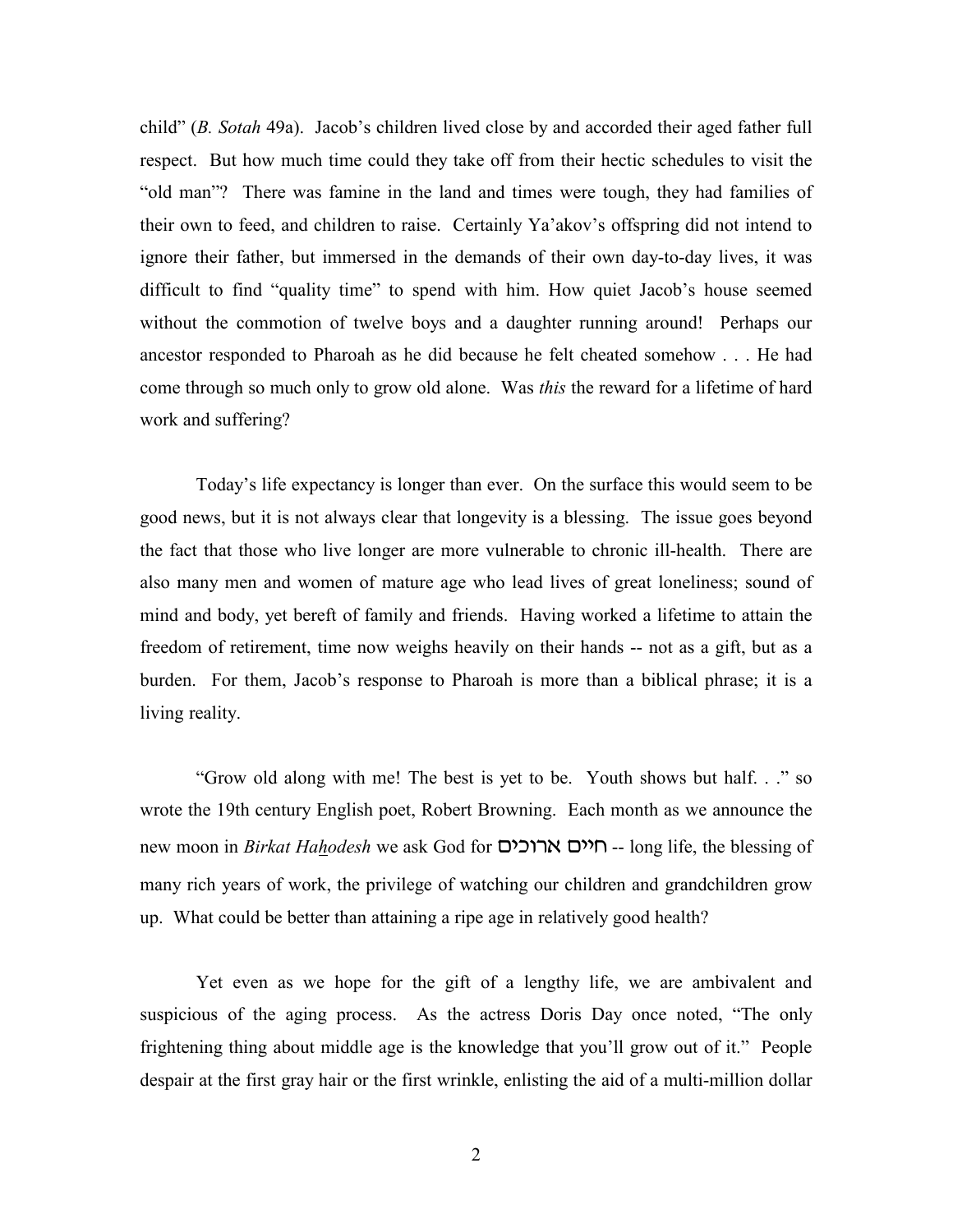industry in the campaign to turn back the clock. Many are the potions and lotions, the botox injections, and types of plastic surgery found in the arsenal of those who would do battle with the signs of aging. Birthdays increasingly become occasions for depression, rather than causes for celebration; while poking fun at the process of aging has become the most popular birthday greeting card theme of all. Indeed, after a certain point in life, people are often reluctant to share their ages with others as if such were a cause of embarrassment instead of celebration. It would seem that we are a nation of modern Ponce de Leons searching in vain for that mythical fountain of youth.

The anxiety associated with growing older, however, is not limited to the world of cosmetics; it is an attitude one finds deeply ingrained in our society. Men and women in their late fifties or early sixties who lose their jobs often find it difficult to locate new employment; their age is seen as a liability rather than an asset; the maturity and experience they may bring to the workplace is frequently dismissed as irrelevant.

We fear the visible signs of aging because they remind us of our mortality. Precisely for this reason the ancient Jewish author, Ben Sira, tells us, "אל תביש אנוש ישיש כי נמנה מזקנים -- Shame not the old; we shall all be numbered among them" (*Ben Sira* 8:6). Let us not forget that mature age is a privilege, not a punishment; a resource, not a drain. It is true that wisdom does not automatically accompany age; yet wisdom is the crown of experience, and much experience requires time to gain. When we relegate older members of our community to the sidelines we miss the benefit of their insights. In the long run, it is our foolish society which loses the most because we stand in dire need of just such wisdom.

Judaism holds that a culture is judged in large measure by the way it treats its elders. As the Torah commands us in the book of *Leviticus*, "הדרת v hbt lhektn ,trhu 'iez hbp --You shall rise before the aged and show deference to the old; you shall fear your God: I am the Lord" (*Leviticus* 19:32). In a comment on this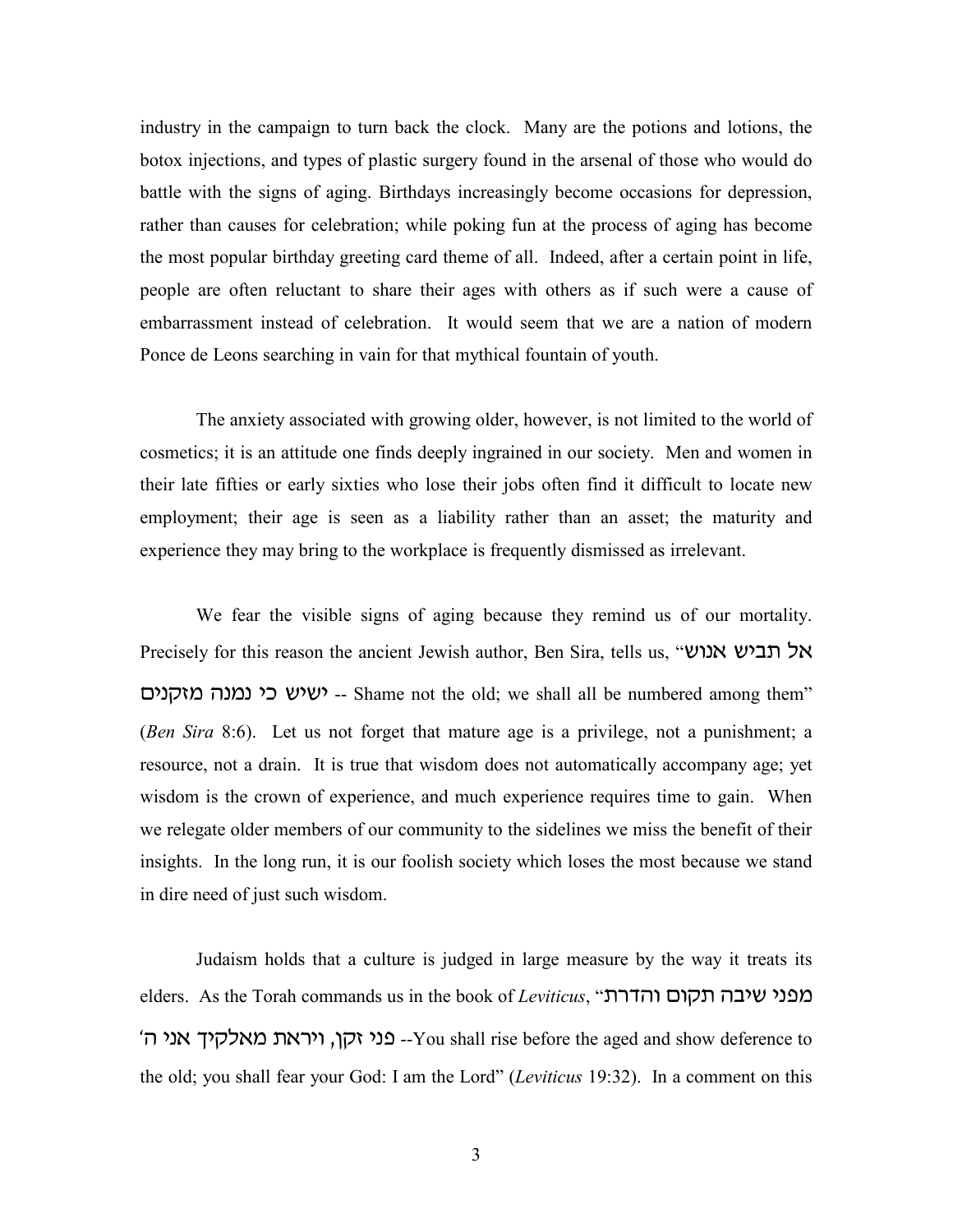verse *midrash* tells the story of a king who would rise to honor an elderly commoner saying, "Since God has chosen to honor him with long life, how can I not do the same" (*Vayiqra Rabbah* 25:5).

But for us it is insufficient to demonstrate the trappings of respect; the very fabric of Jewish teaching directs us to seek counsel from our elders as well. It is no accident that rabbinic Hebrew describes our sages as "הְנוּט)," as elders, regardless of actual chronological age. Indeed, as Rabbi Shimon ben Elazar indicates in the talmudic tractate of *Megillah*: When young and inexperienced individuals say, "Erect the Temple," while elders say, "Destroy it," we heed the advice of the elders to demolish rather than build. As to the underlying premise of the text -- מפני שסתירת זקנים בנין ובנין נערים רעלרה--the building of the young may lead to destruction, yet the destruction of the old may lead to building. The perspective of time and wisdom can make all the difference in the world.

Yet in our most modern of ages, the gold watch of retirement is not intended to keep time; it signifies instead that one's career is out of time. Like the daughters of King Lear, our society says, "O sir! you are old; nature in you stands on the very verge of her confine: you should be rul'd and led by some discretion that discerns your state better than you yourself." Or to put it more succinctly, out with the old, in with the new.

We devalue the treasures of age when we treat our elders as children, when we substitute television for companionship, when we believe that card game and handicrafts are an adequate substitute for meaningful pursuits. For those who are of sound mind and body, the droning of a TV cannot replace the voices of family and friends, nor can recreation take the place of a sense of significance and purpose in life. We trivialize the existence of elder Americans when we believe they only need a deck of cards or a jigsaw puzzle to be content. In the words of the late theologian, Abraham Joshua Heschel, "Old men need a vision, not only recreation; old men need a dream, not only memory." The same, of course, would apply to women of mature years as well.